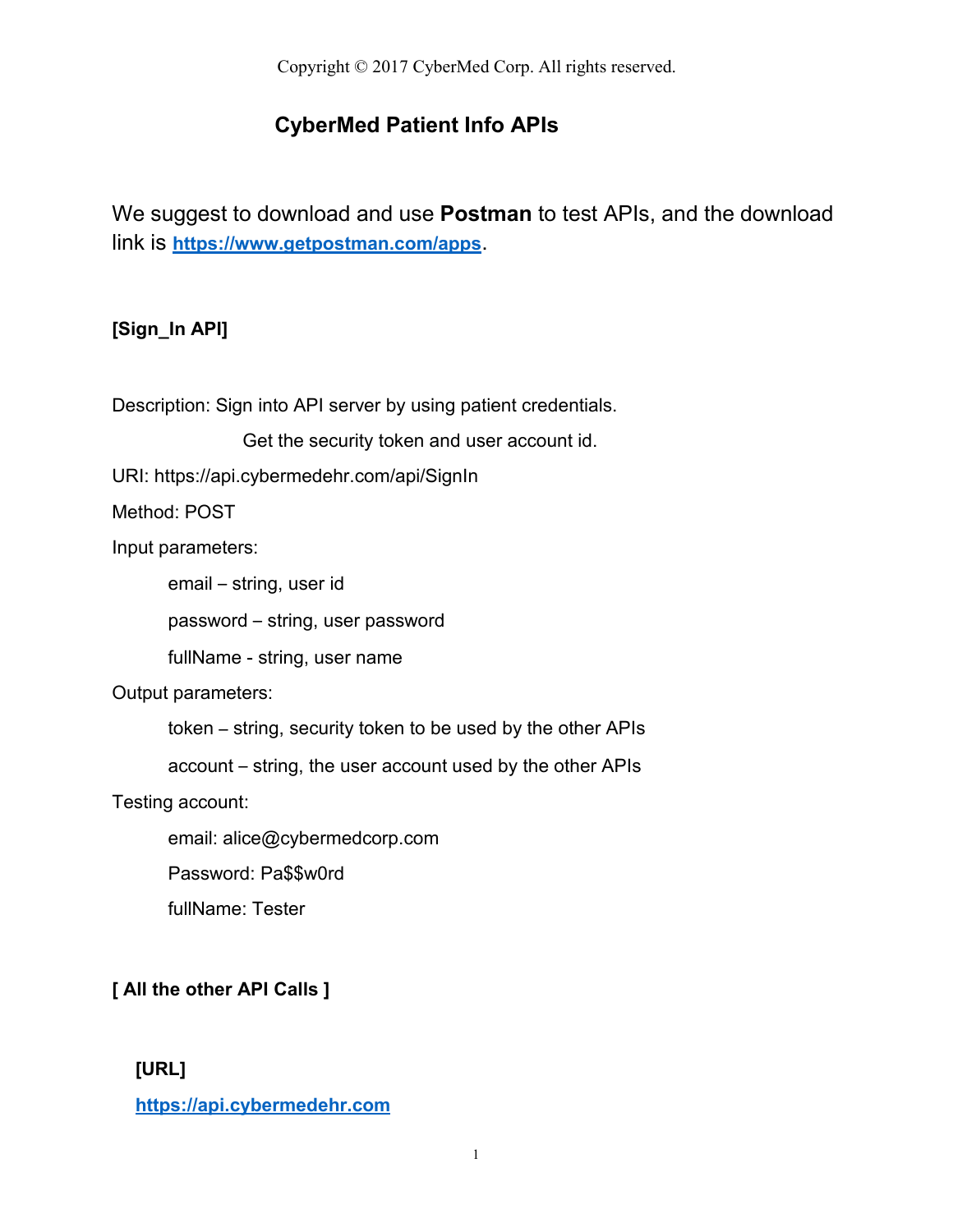## **[Headers]**

## **Content-Type: Application/json [Patient Info API]**

Description: Get the patient's personal info.

URI: api/PatientInfo

Method: POST

Input paremeters:

account – string, patient's account id

startDate - string, format is yyyy/mm/dd

endDate - string, format is yyyy/mm/dd

token - string, security token to be used by the other APIs

If user wants to get all the specified data from specified patient, just let both **startDate** and **endDate** as **""**;

If user wants to get data from specified date, enter the date into **startDate**, for example, "2016/01/07", and leave **endDate** as **""**;

If user wants to select data from a specified date range, just enter the **startDate** and **endDate**, for example, **"2008/08/15"**, and **"2017/06/30"**.

Output parameters:

PatientName – string, the patient's name

Gender – string, the patient's gender

DateOfBirth – string, the patient's date of birth

Race – string, the patient's race

Ethnicity – string, the patient's ethnicity

Language – string, the patient's favored language

SmokStatus – string, the patient's smoke status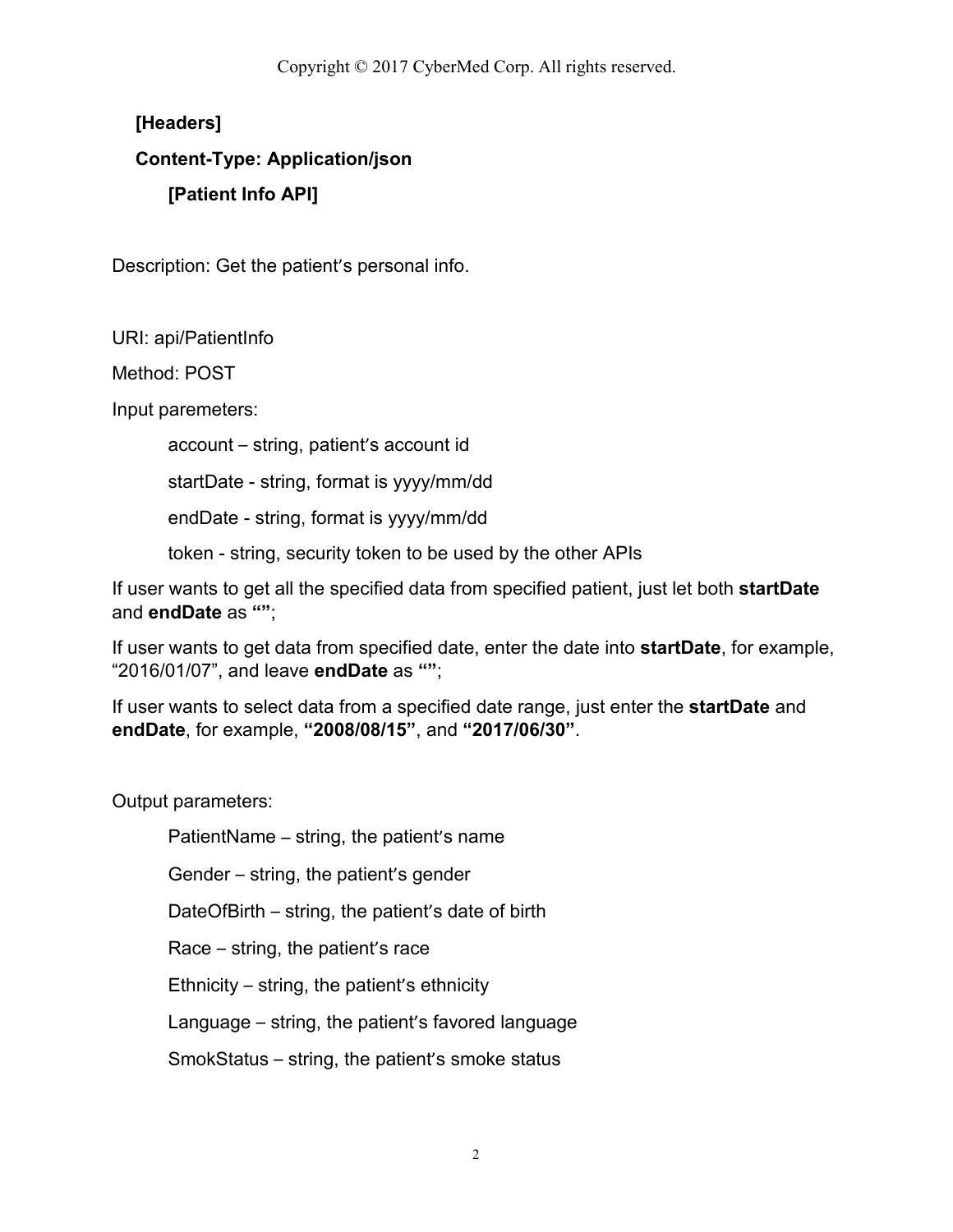## **[Patient Problems API]**

Description: Get the patient's problems and issues.

URI: api/PatientProblems

Method: POST

Input paremeters:

account – string, patient's account id startDate - string, format is yyyy/mm/dd endDate - string, format is yyyy/mm/dd token - string, security token to be used by the other APIs

If user wants to get all the specified data from specified patient, just let both **startDate** and **endDate** as **""**;

If user wants to get data from specified date, enter the date into **startDate**, for example, "2016/01/07", and leave **endDate** as **""**;

If user wants to select data from a specified date range, just enter the **startDate** and **endDate**, for example, **"2008/08/15"**, and **"2017/06/30"**.

Output parameters:

problem\_name – string, the patient's problem name

start date – string, the onset date of the problem

snomed code – string, the snomed code of the problem

problem\_status – string, the status of the problem

## **[Patient Allergies API]**

Description: Get the patient's Allergies.

URI: api/PatientAllergies

Method: POST

Input paremeters: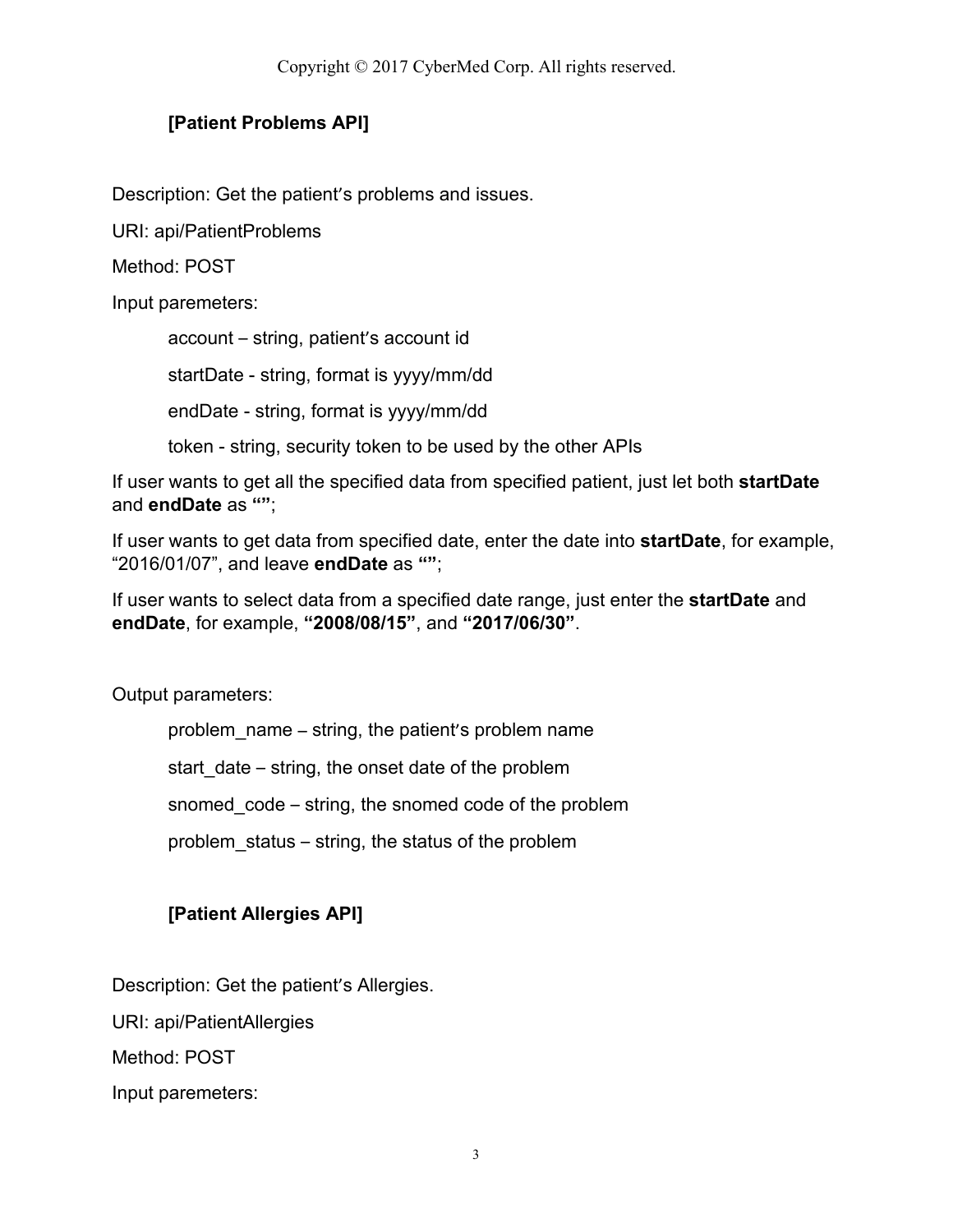account – string, patient's account id

startDate - string, format is yyyy/mm/dd

endDate - string, format is yyyy/mm/dd

token - string, security token to be used by the other APIs

If user wants to get all the specified data from specified patient, just let both **startDate** and **endDate** as **""**;

If user wants to get data from specified date, enter the date into **startDate**, for example, "2016/01/07", and leave **endDate** as **""**;

If user wants to select data from a specified date range, just enter the **startDate** and **endDate**, for example, **"2008/08/15"**, and **"2017/06/30"**.

Output parameters:

Substance – string, the patient's allergy name

Reaction – string, the reaction of the allergy

Severity – string, the Severity of the allergy

Status – string, the status of the allergy

## **[Patient Procedures API]**

Description: Get the patient's Procedures.

URI: api/PatientProcedures

Method: POST

Input paremeters:

account – string, patient's account id

token - string, security token to be used by the other APIs

Output parameters:

Procedure – string, the patient's Procedure name

Date – string, the enter date of procedure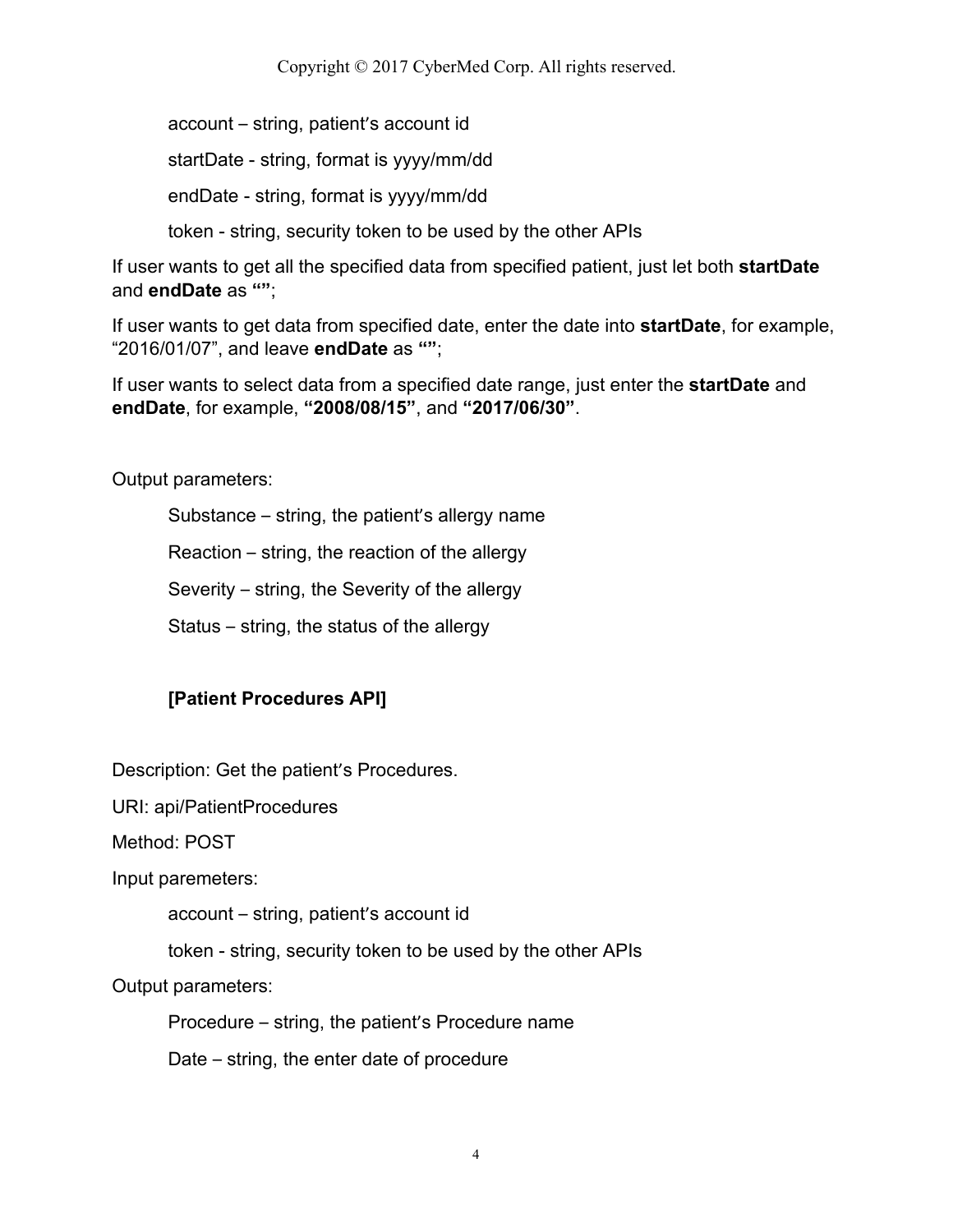## **[Patient Immunizations API]**

Description: Get the patient's Immunizations.

URI: api/PatientImmunizations

Method: POST

Input paremeters:

account – string, patient's account id startDate - string, format is yyyy/mm/dd endDate - string, format is yyyy/mm/dd token - string, security token to be used by the other APIs

If user wants to get all the specified data from specified patient, just let both **startDate** and **endDate** as **""**;

If user wants to get data from specified date, enter the date into **startDate**, for example, "2016/01/07", and leave **endDate** as **""**;

If user wants to select data from a specified date range, just enter the **startDate** and **endDate**, for example, **"2008/08/15"**, and **"2017/06/30"**.

Output parameters:

Vaccine – string, the patient's Immunization name

Date – string, the start date of the Immunization

Status – string, the Status of the Immunization

## **[Patient Medications API]**

Description: Get the patient's Medications.

URI: api/PatientMedications

Method: POST

Input paremeters:

account – string, patient's account id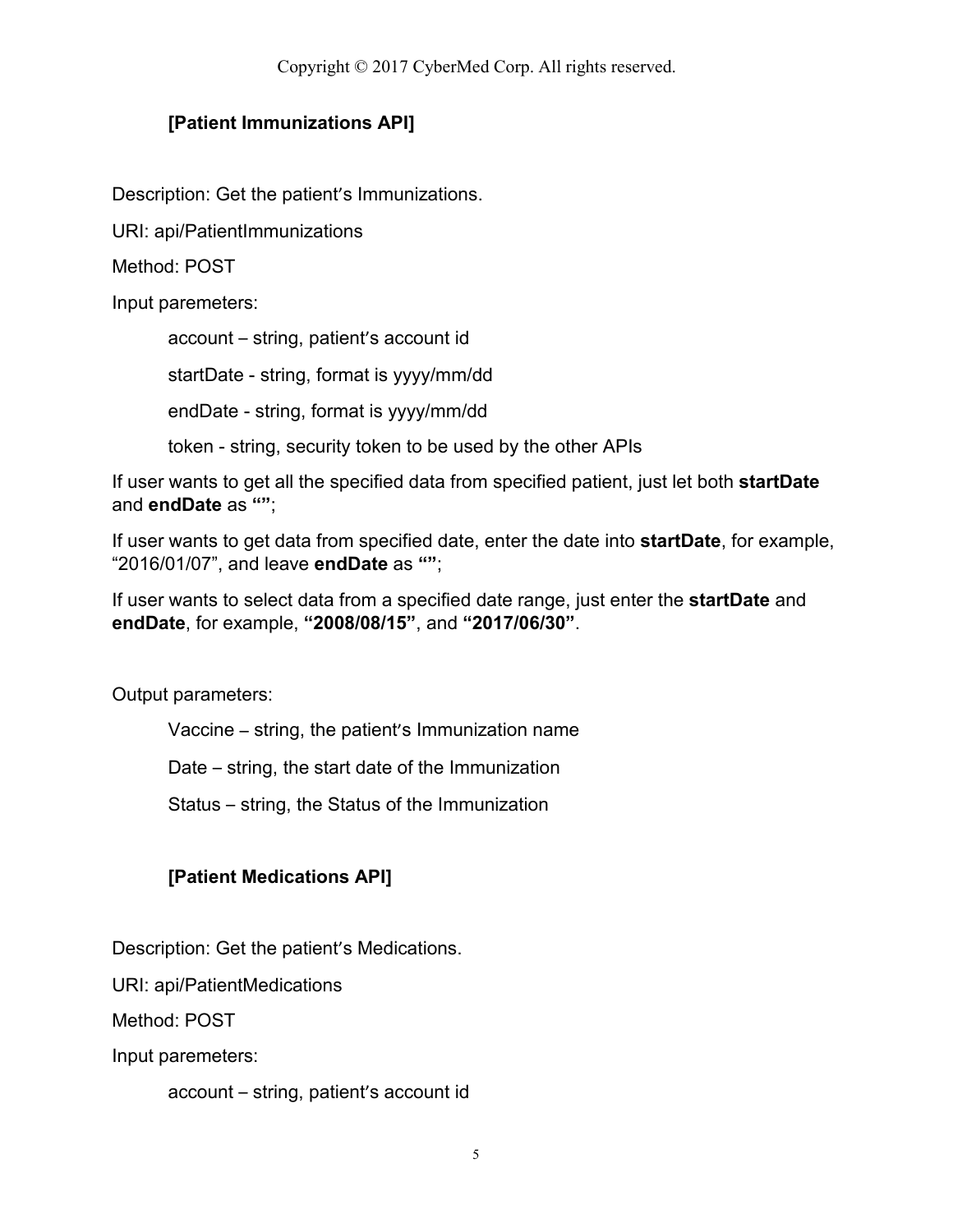startDate - string, format is yyyy/mm/dd

endDate - string, format is yyyy/mm/dd

token - string, security token to be used by the other APIs

If user wants to get all the specified data from specified patient, just let both **startDate** and **endDate** as **""**;

If user wants to get data from specified date, enter the date into **startDate**, for example, "2016/01/07", and leave **endDate** as **""**;

If user wants to select data from a specified date range, just enter the **startDate** and **endDate**, for example, **"2008/08/15"**, and **"2017/06/30"**.

Output parameters:

Medication – string, the patient's Medication name

Directions – string, the directions of the Medication

Start\_Date – string, the Start Date of the Medication

## **[Patient Care Team Members API]**

Description: Get the patient's Care Team Members.

URI: api/PatientCareTeamMembers

Method: POST

Input paremeters:

account – string, patient's account id

token - string, security token to be used by the other APIs

Output parameters:

CareTeamMember – string, the patient's care team member name

## **[Patient Plan Of Treatments API]**

Description: Get the patient's Plan Of Treatments.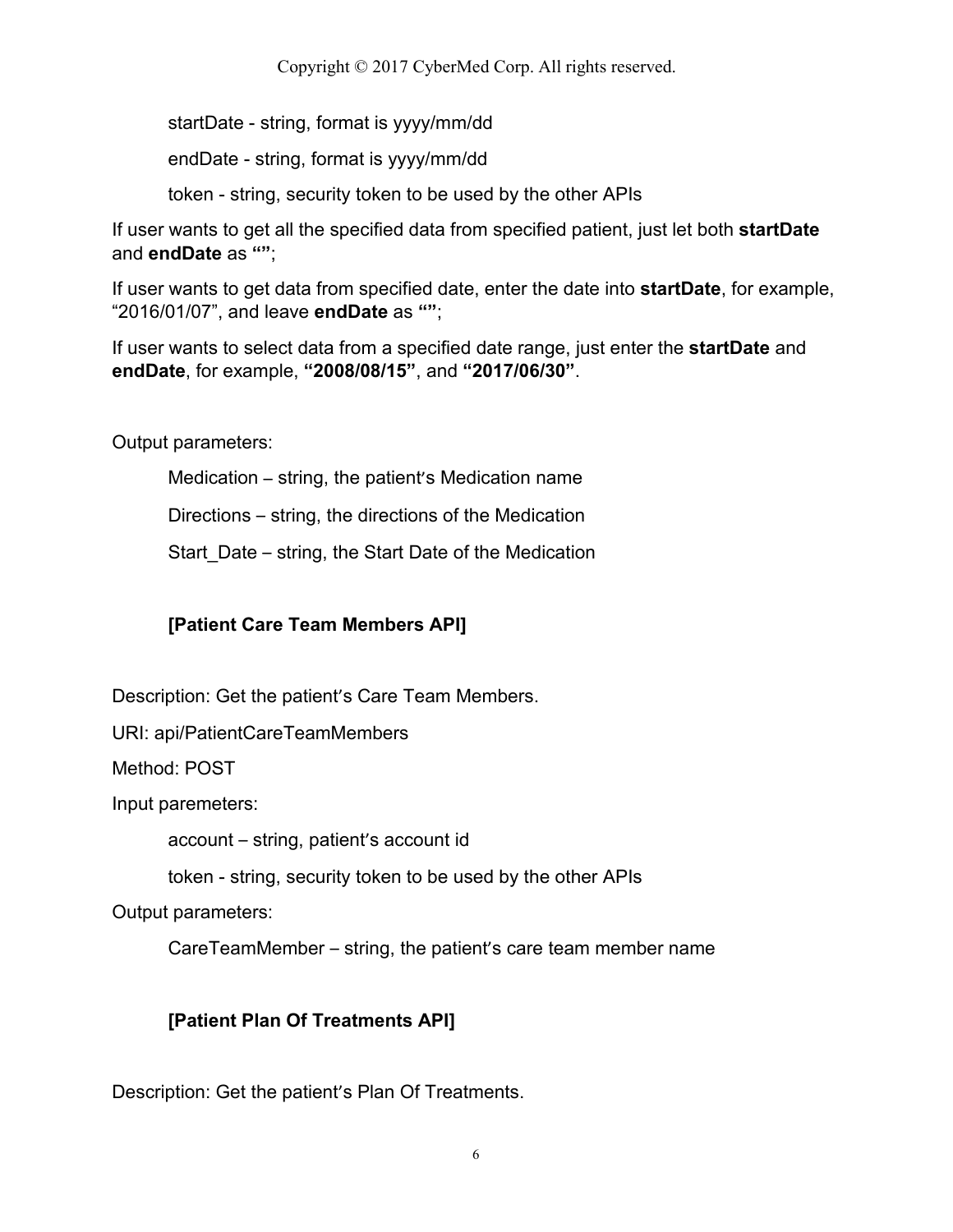#### URI: api/PatientPlanOfTreatments

Method: POST

Input paremeters:

account – string, patient's account id

startDate - string, format is yyyy/mm/dd

endDate - string, format is yyyy/mm/dd

token - string, security token to be used by the other APIs

If user wants to get all the specified data from specified patient, just let both **startDate** and **endDate** as **""**;

If user wants to get data from specified date, enter the date into **startDate**, for example, "2016/01/07", and leave **endDate** as **""**;

If user wants to select data from a specified date range, just enter the **startDate** and **endDate**, for example, **"2008/08/15"**, and **"2017/06/30"**.

Output parameters:

Planned\_Care – string, the patient's plan of treatment

Date – string, the entry date of plan of treatment

## **[Patient Goals API]**

Description: Get the patient's Goals.

URI: api/PatientGoals

Method: POST

Input paremeters:

account – string, patient's account id

token - string, security token to be used by the other APIs

Output parameters:

Goal – string, the patient's Treatment Goal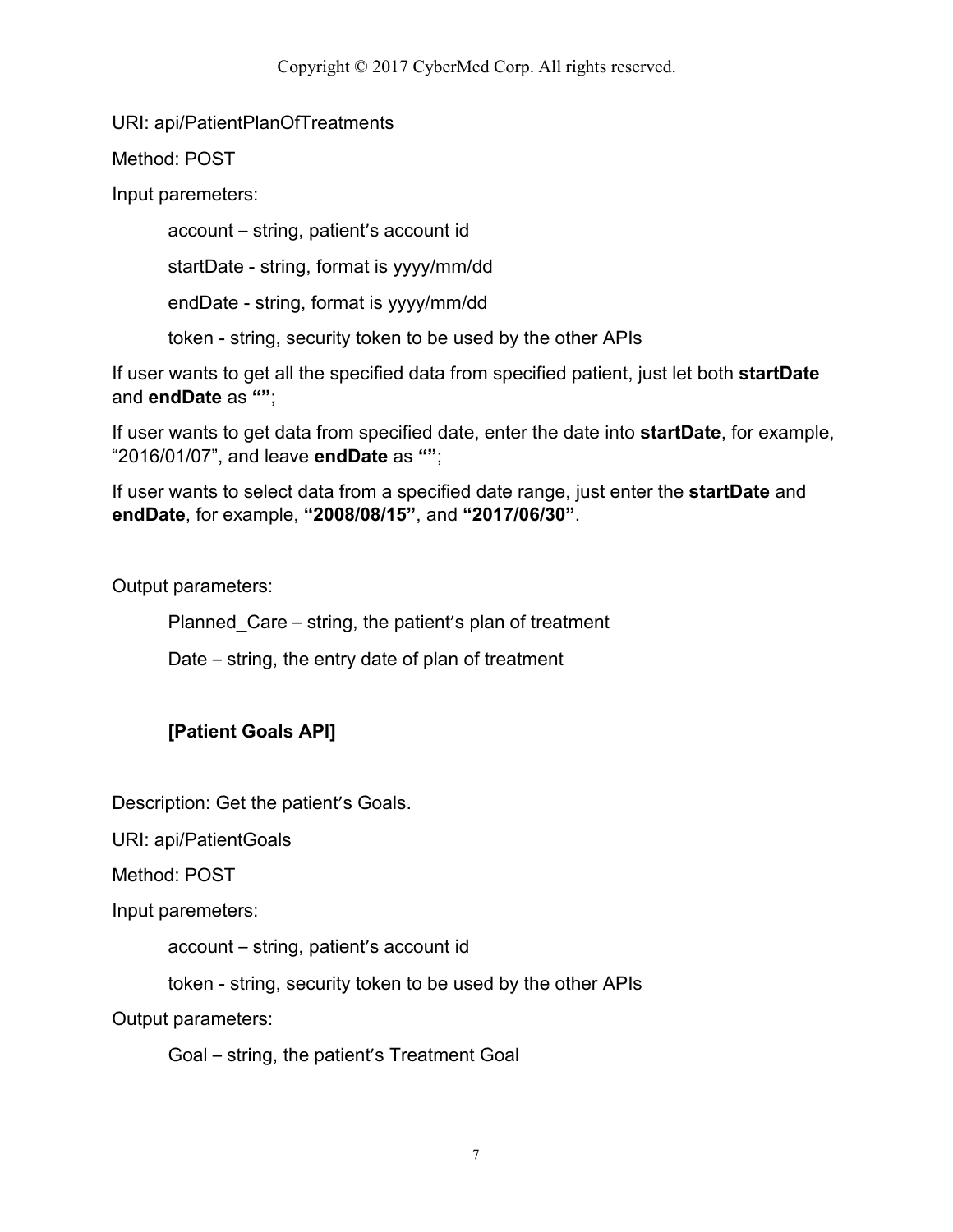## **[Patient Health Concerns API]**

Description: Get the patient's Health Concerns.

URI: api/PatientHealthConcerns

Method: POST

Input paremeters:

account – string, patient's account id

token - string, security token to be used by the other APIs

Output parameters:

Concern – string, the patient's Health Concerns

## **[Patient Vital Signs API]**

Description: Get the patient's Vital Signs.

URI: api/PatientVitalSigns

Method: POST

Input paremeters:

account – string, patient's account id

startDate - string, format is yyyy/mm/dd

endDate - string, format is yyyy/mm/dd

token - string, security token to be used by the other APIs

If user wants to get all the specified data from specified patient, just let both **startDate** and **endDate** as **""**;

If user wants to get data from specified date, enter the date into **startDate**, for example, "2016/01/07", and leave **endDate** as **""**;

If user wants to select data from a specified date range, just enter the **startDate** and **endDate**, for example, **"2008/08/15"**, and **"2017/06/30"**.

Output parameters: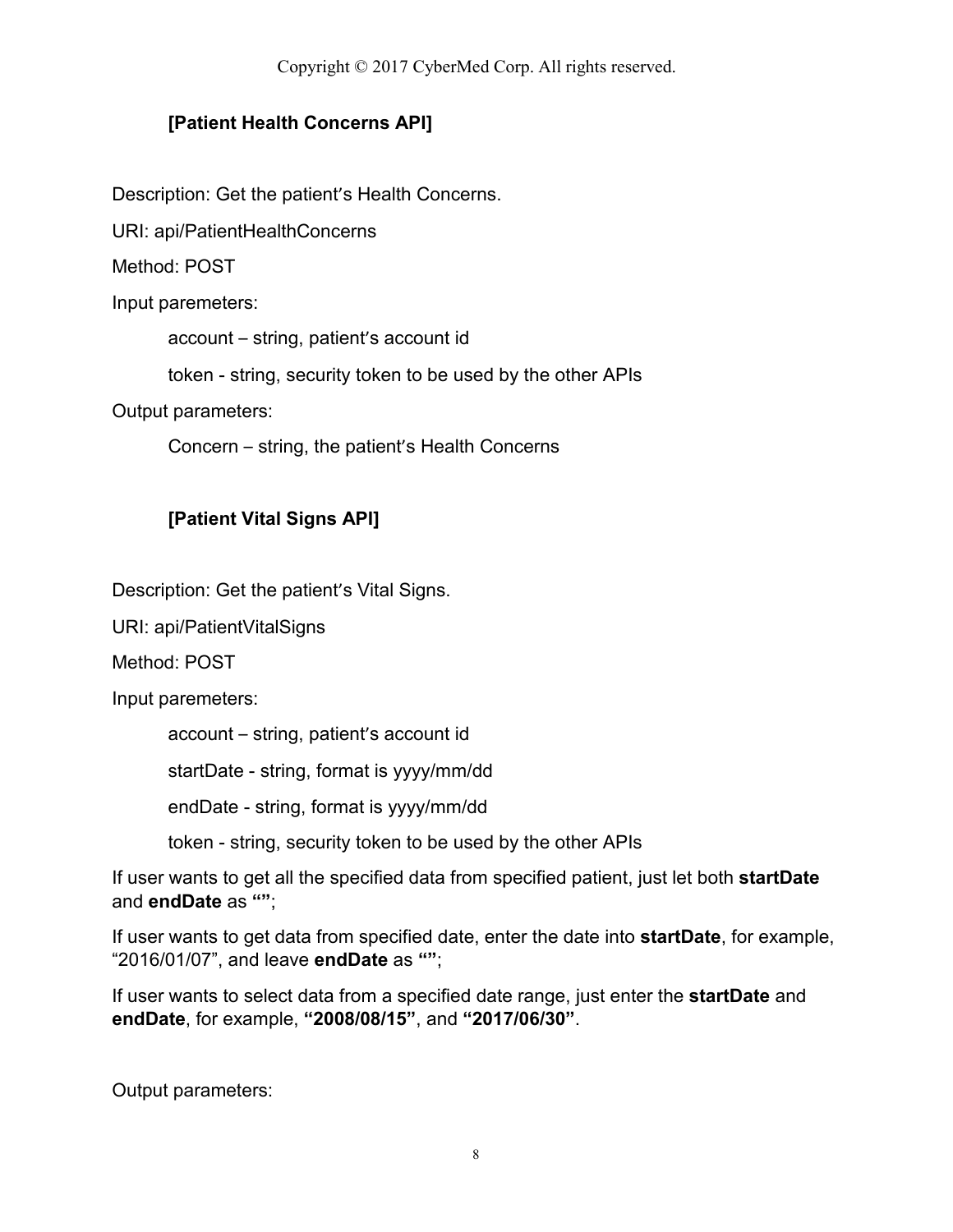Date Time – string, the entry date and time of patient vital

Height – string, the patient's height

Weight – string, the patient's weight

Blood\_Pressure – string, the patient's blood pressure

Heart Rate – string, the patient's heart rate

SaO2 – string, the patient's O2 % BldC Oximetry

Body Temperature – string, the patient's Temperature

Resp\_Rate – string, the patient's Respiratory Rate

Glucose – string, the patient's blood glucose

HC – string, the patient's haematopoietic cell

BMI – string, the patient's Body Mass Index

LMP – string, the patient's last menstrual period

BSA – string, the patient's bovine serum [albumin](http://medical-dictionary.thefreedictionary.com/bovine+serum+albumin)

HGB – string, the patient's hemoglobin

HCG – string, the patient's Human Chorionic Gonadotropin

#### **[Patient UDI API]**

Description: Get the patient's UDI.

URI: api/PatientUDI

Method: POST

Input paremeters:

account – string, patient's account id

token - string, security token to be used by the other APIs

Output parameters:

UDI – string, unite device identifier

assigning\_auth – string, the assigning auth of device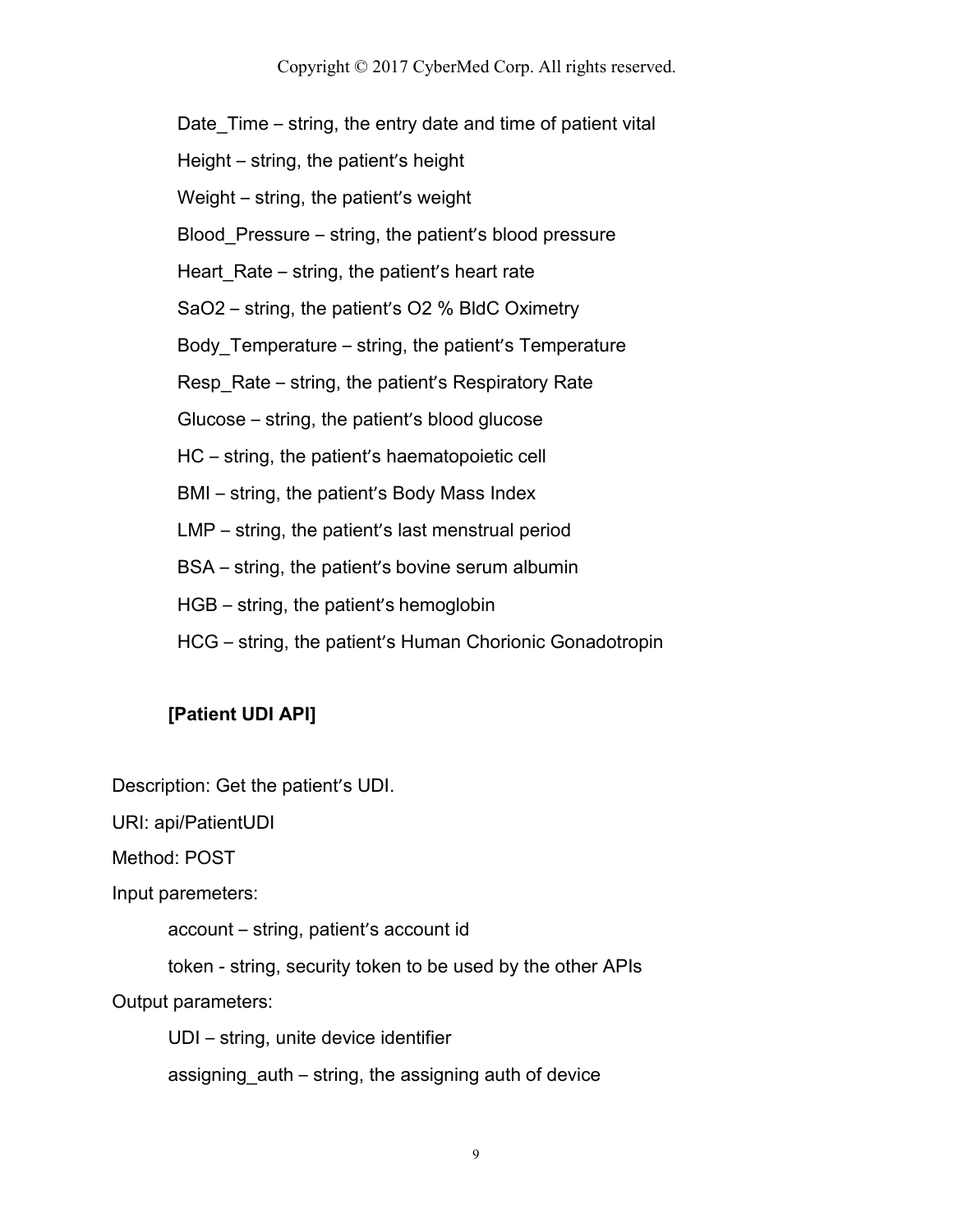## **[Patient Lab Results API]**

Description: Get the patient's Lab Results.

URI: api/PatientLabResults

Method: POST

Input paremeters:

account – string, patient's account id

startDate - string, format is yyyy/mm/dd

endDate - string, format is yyyy/mm/dd

token - string, security token to be used by the other APIs

If user wants to get all the specified data from specified patient, just let both **startDate** and **endDate** as **""**;

If user wants to get data from specified date, enter the date into **startDate**, for example, "2016/01/07", and leave **endDate** as **""**;

If user wants to select data from a specified date range, just enter the **startDate** and **endDate**, for example, **"2008/08/15"**, and **"2017/06/30"**.

Output parameters:

Result Type – string, the result name of lab test\_LOINC – string, the test LOINC code of lab Result Value – string, the test result value of lab Abnormal flag – string, the abnormal flag of lab result Result\_Date – string, the date of lab result

## **[Patient Lab Tests API]**

Description: Get the patient's Lab Tests.

URI: api/PatientLabTests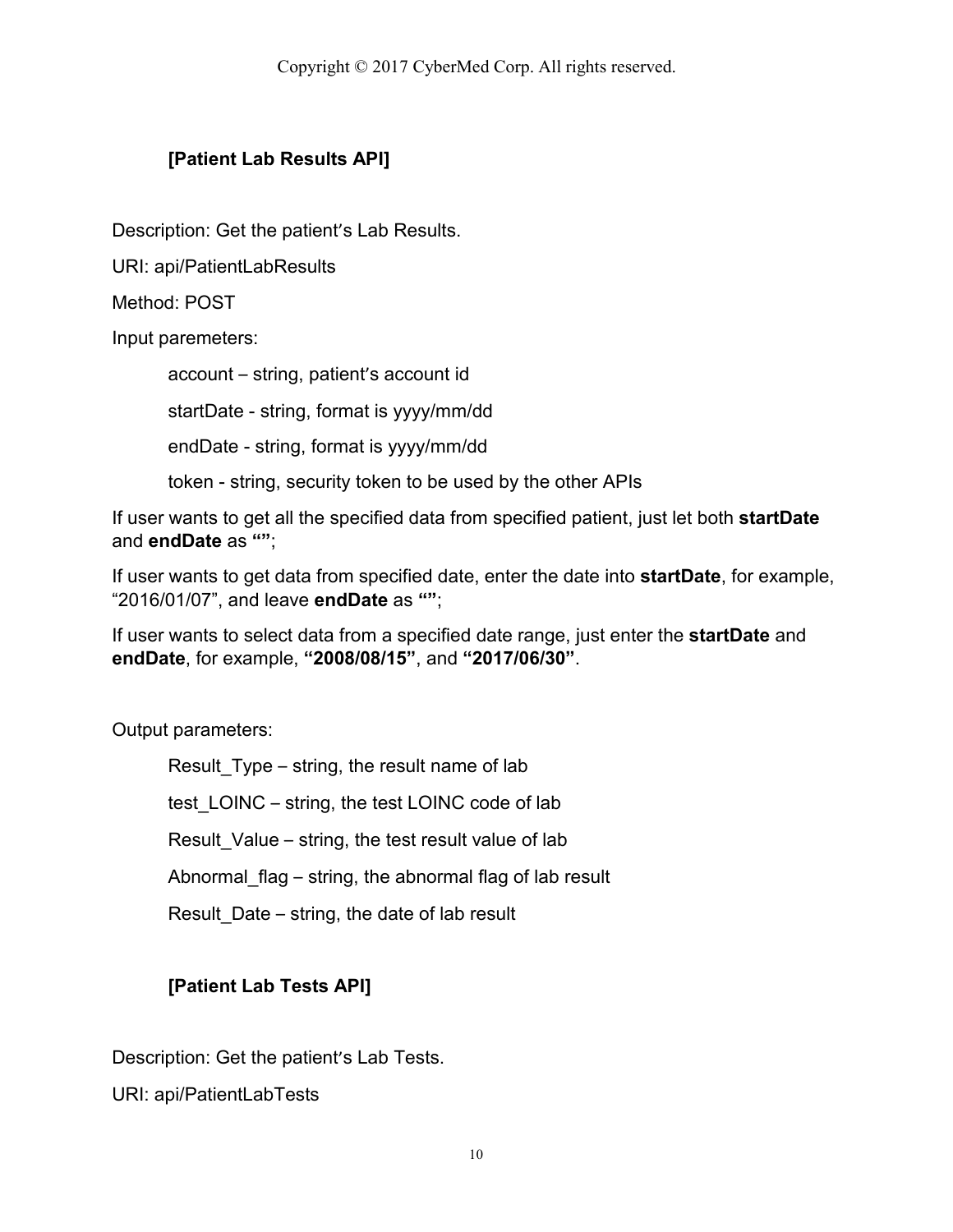Method: POST

Input paremeters:

account – string, patient's account id

startDate - string, format is yyyy/mm/dd

endDate - string, format is yyyy/mm/dd

token - string, security token to be used by the other APIs

If user wants to get all the specified data from specified patient, just let both **startDate** and **endDate** as **""**;

If user wants to get data from specified date, enter the date into **startDate**, for example, "2016/01/07", and leave **endDate** as **""**;

If user wants to select data from a specified date range, just enter the **startDate** and **endDate**, for example, **"2008/08/15"**, and **"2017/06/30"**.

Output parameters:

Test Name – string, name of the lab test Test\_Code – string, the lab test code Lab Vendor – string, name of the lab vendor RequestDate – string, the request date of the lab test

## **[Patient Summary API]**

Description: Get the patient's Summary.

URI: api/PatientSummary

Method: POST

Input paremeters:

account – string, patient's account id

token - string, security token to be used by the other APIs

Output parameters:

Patient Summary Document - HTML